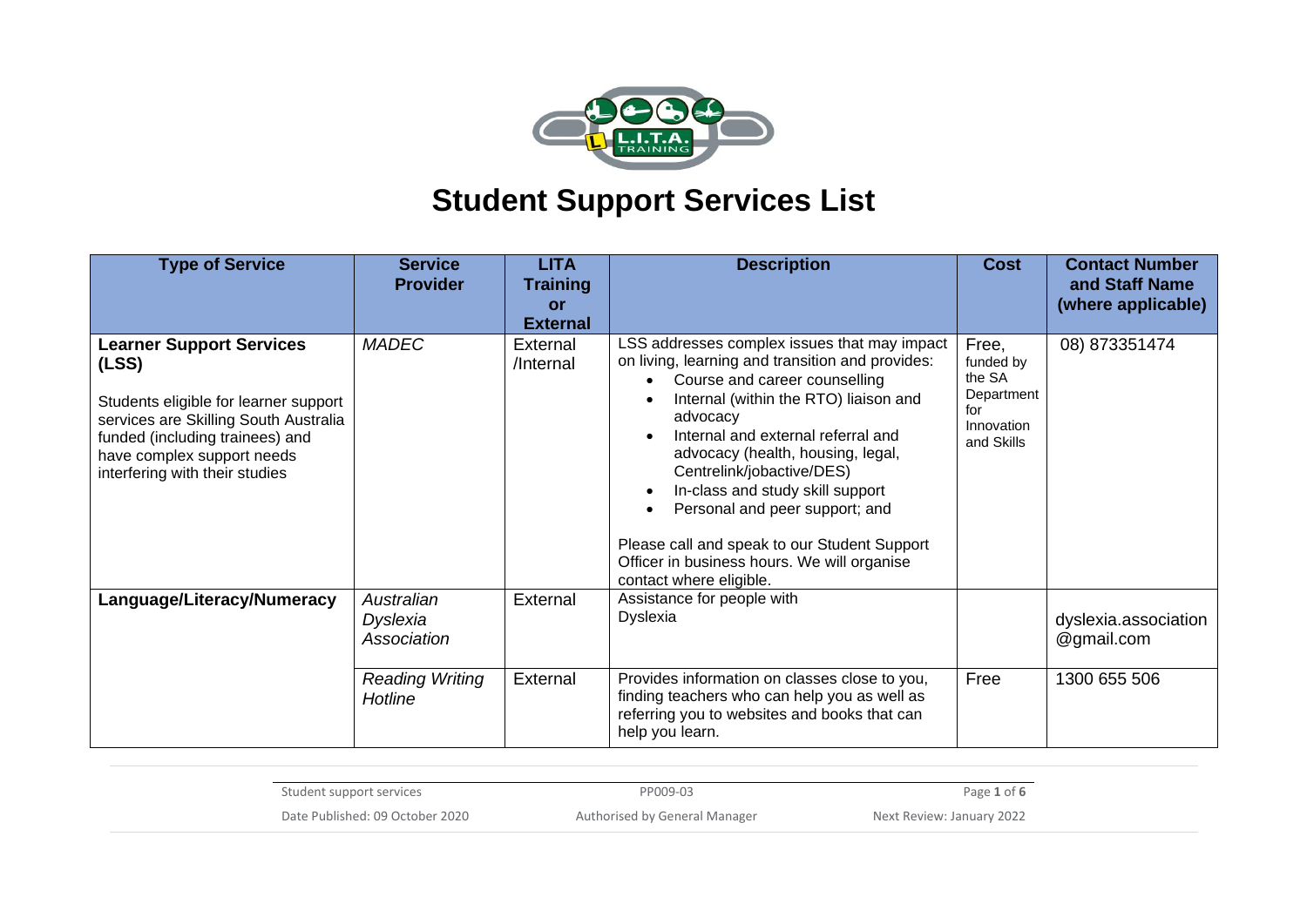

|                                                                                                               | <b>TAFE SA (Skills</b><br>for Education and<br>Employment<br>(SEE) Program) | External | Skilling South Australia subsidised students<br>who are registered as jobseekers with an<br>Australian Government employment service<br>and assessed as requiring literacy and<br>numeracy training and eligible for Australian<br>Government assistance are eligible for up to<br>650 hours of assistance. | subsidised | $(08)$ 8463 5091                     |
|---------------------------------------------------------------------------------------------------------------|-----------------------------------------------------------------------------|----------|-------------------------------------------------------------------------------------------------------------------------------------------------------------------------------------------------------------------------------------------------------------------------------------------------------------|------------|--------------------------------------|
|                                                                                                               |                                                                             | Internal | On demand tutorial sessions will be organised<br>on a 1:1 or group arrangement. Please call and<br>speak to our Student Support Officer in<br>business hours.                                                                                                                                               | Free       | 08) 873351474                        |
| <b>General Learning Support</b>                                                                               |                                                                             | Internal | Please call and speak to our Student Support<br>Officer in business hours.                                                                                                                                                                                                                                  | Free       | 08) 873351474                        |
| <b>On-line Learning/IT Support</b><br>and HelpDesk (for LITA<br>Training's on-line enrolled students<br>only) |                                                                             | Internal | Please call and speak to our Student Support<br>Officer in business hours.                                                                                                                                                                                                                                  | Free       | 08) 873351474 or<br>info@lita.org.au |
| <b>IT Technical Assistance</b>                                                                                | <b>Be Connected</b>                                                         | External | Help for seniors with using<br>computers, word processing<br>web use, sending emails                                                                                                                                                                                                                        | Free       | 1300 795 897                         |

| Student support services        | PP009-03                      | Page 2 of 6               |
|---------------------------------|-------------------------------|---------------------------|
| Date Published: 09 October 2020 | Authorised by General Manager | Next Review: January 2022 |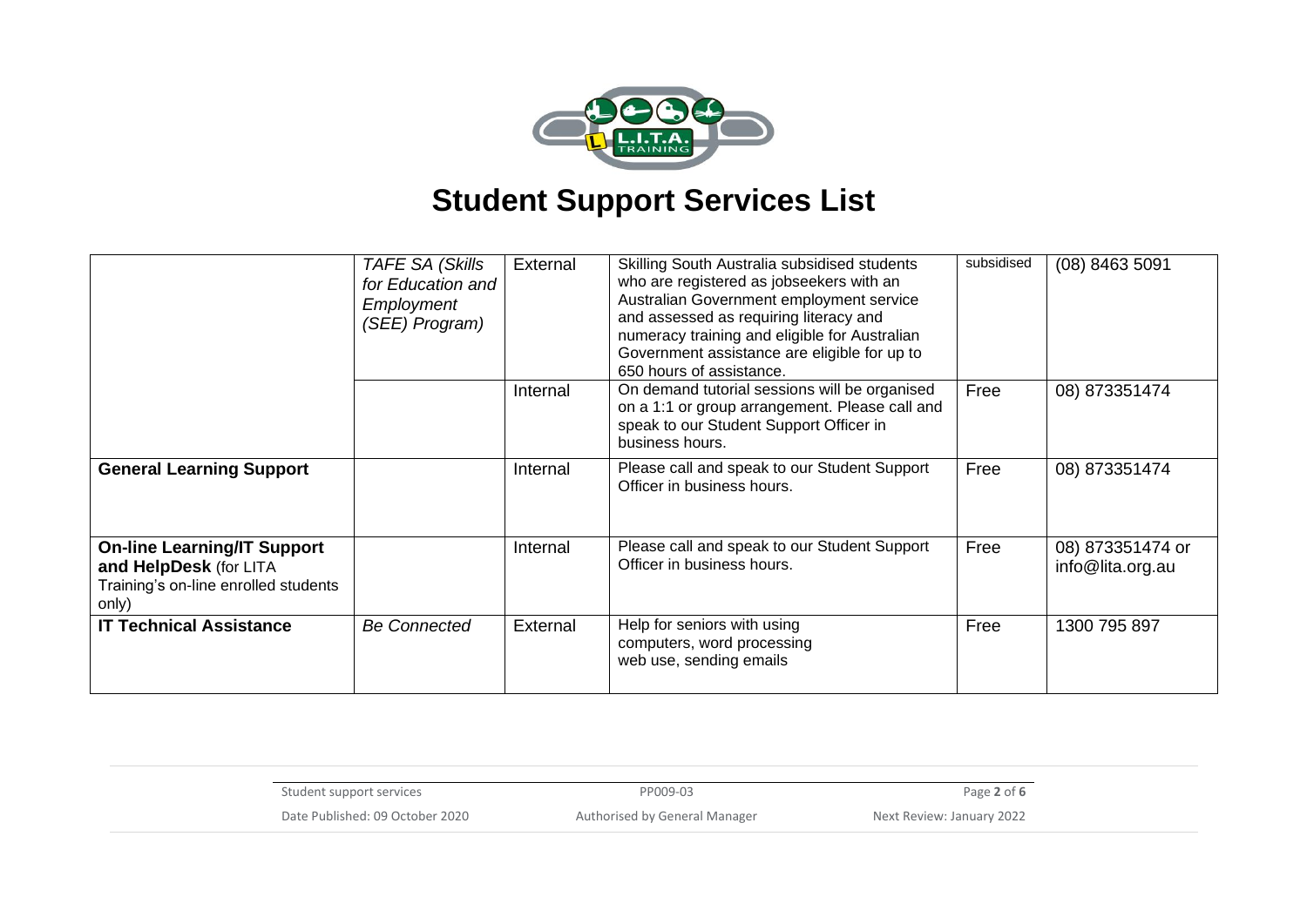

| <b>Study Support Skills</b>                              |                                                        | Internal | On demand study support sessions will be<br>organised on a 1:1 or group arrangement.<br>Please call and speak to our Student Support<br>Officer in business hours. | Free                                                                                                    | 08 8735 1474 |
|----------------------------------------------------------|--------------------------------------------------------|----------|--------------------------------------------------------------------------------------------------------------------------------------------------------------------|---------------------------------------------------------------------------------------------------------|--------------|
| <b>Interpreter Services</b>                              | Translating and<br>Interpreting<br>Services (TIS)      | External | Government organisation that provides access<br>to interpreters via the phone or pre-booking.                                                                      | charge<br>$incurred -$<br>speak to a<br><b>LITA</b><br>Training<br>member to<br>organise<br>the session | 131 450      |
| <b>Counselling Services and</b><br><b>Crisis Support</b> | Lifeline Australia                                     | External | Crisis support and suicide prevention services.<br>Operates 24 hours a day, 7 days a week.                                                                         | Free                                                                                                    | 13 11 14     |
|                                                          | <b>AC Care Mount</b><br>Gambier<br>Community<br>Centre | External | <b>Crisis Support</b>                                                                                                                                              | Free                                                                                                    | 08 8723 0540 |
|                                                          | <b>Beyond Blue</b>                                     | External | Crisis Support and assistance with depression<br>related issues. Operates 24 hours a day, 7<br>days a week.                                                        | Free                                                                                                    | 1300 224 636 |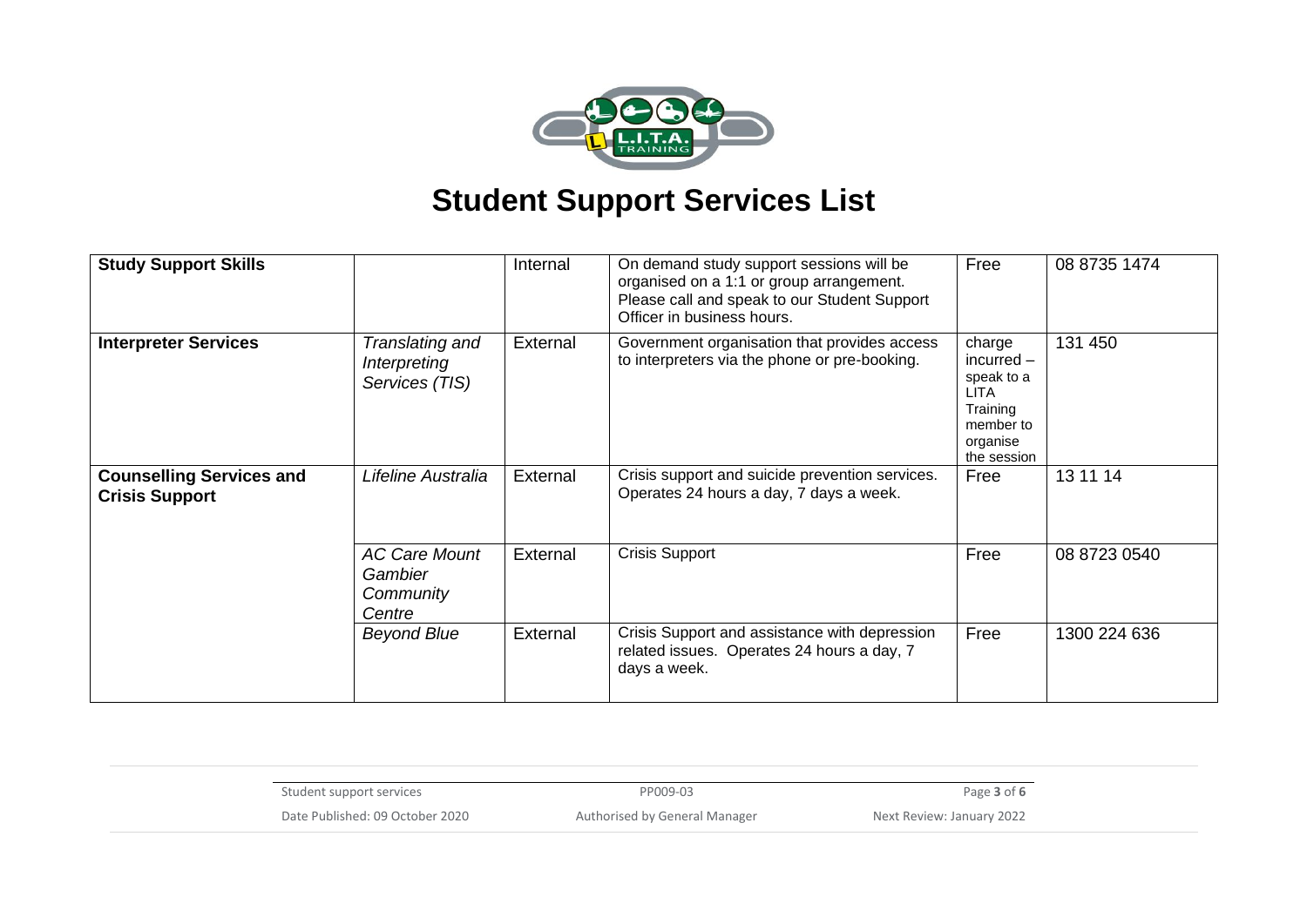

|                          | 24 hr Telephone<br>Crisis Support                      | External | Crisis support, information and referral service<br>at the cost of a local call or free from mobiles                                                                          | Paid &<br>Free | 13 11 14     |
|--------------------------|--------------------------------------------------------|----------|-------------------------------------------------------------------------------------------------------------------------------------------------------------------------------|----------------|--------------|
| <b>Financial Support</b> | St Vincent de<br><b>Paul Society</b>                   | External | Financial support and able to provide food and<br>clothing vouchers. Access to emergency relief<br>funds. Operates Mon - Fri 8.30am to 4.30pm.                                | Free           | 1800 846 643 |
|                          | <b>The Salvation</b><br>Army                           | External | Financial Support and emergency relief<br>services. Operates Mon - Fri 9.00am to<br>5.00pm.                                                                                   | Free           | 1300 371 288 |
|                          | <b>AC Care Mount</b><br>Gambier<br>Community<br>Centre | External | Financial counselling, No Interest Loan<br>Scheme. Operates Mon - Fri 8.30am to<br>4.30pm.                                                                                    | Free           | 08 8723 0540 |
|                          | 1800RESPECT                                            | External | Domestic violence related crisis and trauma<br>counselling for victims of sexual assault,<br>domestic violence or family violence. Operates<br>24 hours a day, 7 days a week. | Free           | 1800 737 732 |
| <b>Mental Health</b>     | <b>SANE Helpline</b>                                   | External | Information, advice and referral for mental<br>illness. Operates Mon - Fri 10.00am<br>until10.00pm.                                                                           | Free           | 1800 187 263 |

| Student support services        | PP009-03                      | Page 4 of 6               |
|---------------------------------|-------------------------------|---------------------------|
| Date Published: 09 October 2020 | Authorised by General Manager | Next Review: January 2022 |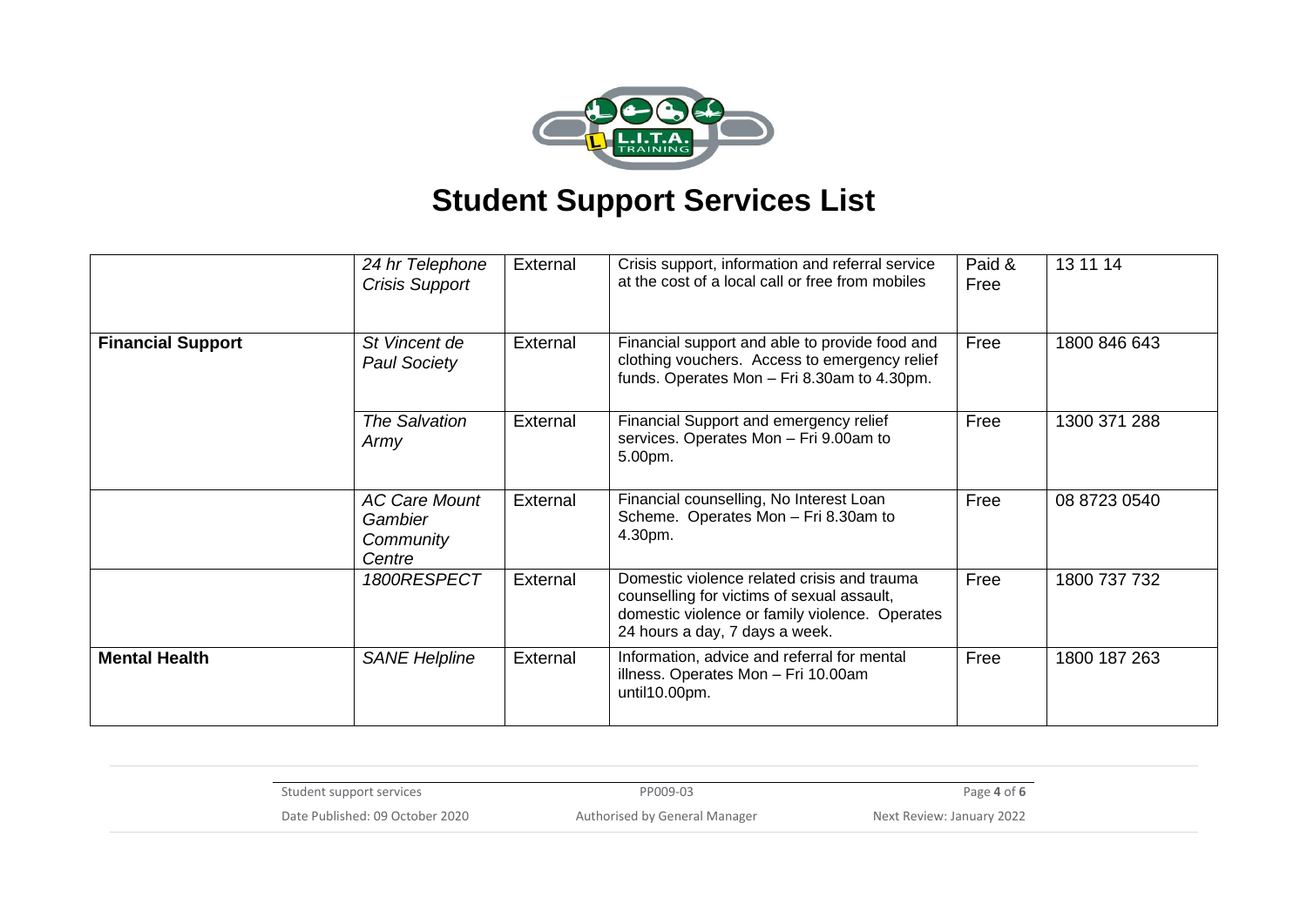

|                                                     | Parentline                                                                             | External | Advice and counselling regarding any issue that<br>affects you as a parent. Operates between<br>8.00am until 10.00pm, 7 days a week.                                                                   | Free                          | 1300 301 300                      |
|-----------------------------------------------------|----------------------------------------------------------------------------------------|----------|--------------------------------------------------------------------------------------------------------------------------------------------------------------------------------------------------------|-------------------------------|-----------------------------------|
|                                                     | The South East<br>Junction, Mental<br><b>Health Activity</b><br>and Resource<br>Centre | External | Provide a range of services to support people<br>experiencing mental health issues or recovering<br>from mental illness.                                                                               | Free                          | 0477 886 450                      |
| <b>Disability Assistance</b>                        | <b>National</b><br><b>Disability</b><br><b>Services</b>                                | External | Operates services for<br>Australians with all types of<br>disabilities                                                                                                                                 | Free                          | <b>TTY/voice calls</b><br>133 677 |
|                                                     | South East<br>Disability<br>Advocacy<br>Service                                        | External | Promotes needs and rights of people with<br>disability and referral to other organisations                                                                                                             | Free                          | 08 8723 6002                      |
| <b>Medical/ Emergency ONLY</b><br><b>Assistance</b> | Police<br>Fire<br>Ambulance                                                            | External | Operates services for<br>Emergency response within Australia                                                                                                                                           | Free or<br>fee for<br>service | 000                               |
| <b>Cultural Support</b>                             | <b>Burrandies</b><br>Aboriginal<br>Corporation                                         | External | Provide a support service to link indigenous<br>community members with other services.<br>Computers with internet service, photo copies<br>and telephones. Operates Mon - Fri 09.00am<br>until04.30pm. | Free                          | 08 8725 6200                      |

| Student support services        | PP009-03                      | Page 5 of 6               |
|---------------------------------|-------------------------------|---------------------------|
| Date Published: 09 October 2020 | Authorised by General Manager | Next Review: January 2022 |